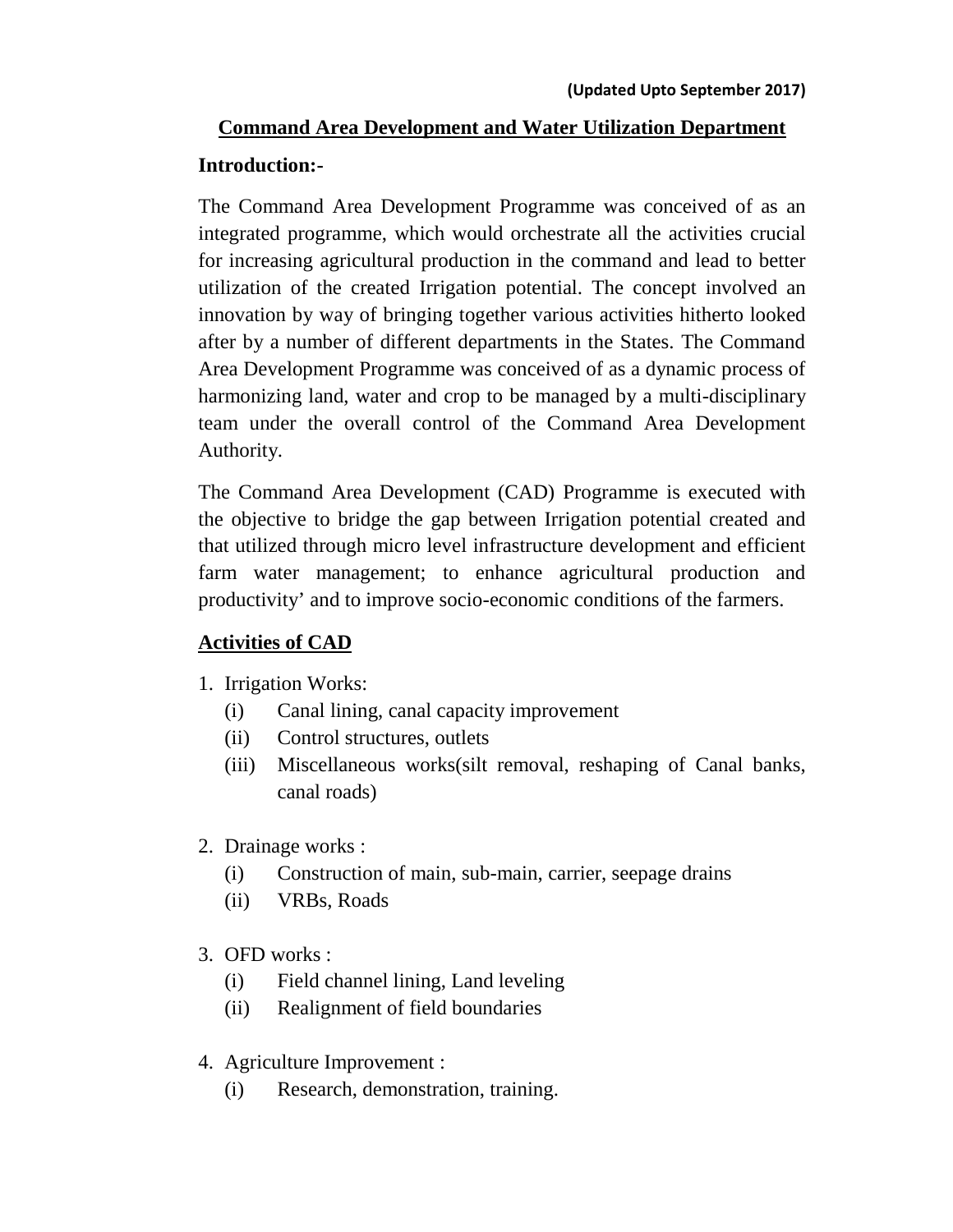Under Command Area Development and Water Management (CADWM) programme of Ministry of Water Resources, Government of India, works of construction of pucca water courses for land development works have been taken up in Sidhmukh Nohar Irrigation Project, Amar Singh Sub Branch, Gang Canal Phase I, Gang Canal Phase II, Bhakra Canal Project, Bisalpur Project and Chambal Project respectively for which expenditure shall be borne by Government of India (GoI) and Government of Rajasthan (GoR). OFD works and lining of field channels are being executed to enhance the irrigation potential under Centrally sponsored Scheme of CADWM, MoWR, GoI.

The details of various ongoing Projects under CADWM are:-

- 1. **Sidhmukh Nohar Irrigation Project** :
- Sidhmukh Nohar Irrigation Project was included by the MoWR, GoI, under CADWM Programme on 17.09.2003 and the project was to be completed in six years i.e. by March 2009 in CCA of 1,11,458 hectare at an estimated cost of Rs. 181.17 crores.
- The construction of pucca water courses was in progress since the year 2004-05 and by March 2014 in 101042 hectare completed.
- However, in March 2014 the CCA was re-evaluated as 1,24,864 hectare. So, for the completion of balance CCA in 23822 hectare, the revised MoU for extension of project upto 2017-18 was prepared.
- The work of construction of pucca water courses has been completed with the expenditure of Rs 148.46 crores in 103765 Ha of command area up to March 2017 .
- Target for the financial year 2017-18 is 7500 ha with the Budget Outlay of Rs 180.00 lacs. During FY 2017-18 the OFD works has been completed in 434 Ha. area with the expenditure of Rs 45.06 lacs. upto September 2017.
- The total work since beginning completed in 104199 hectare with an expenditure of Rs. 148.91 crores. up to September 2017 .

#### 2. **Amar Singh Sub Branch** :

- Amar Singh Sub Branch Project was included by the MoWR, GoI, under CADWM Programme on 31.08.1998 and the project was to be completed in ten years i.e. by March 2008 in CCA of 67,211 hectare at an estimated cost of Rs. 67.74 crores.
- The construction of pucca water courses was in progress since the year 2005-06. In 2007-08, the Jassana canal system was shifted to SNIP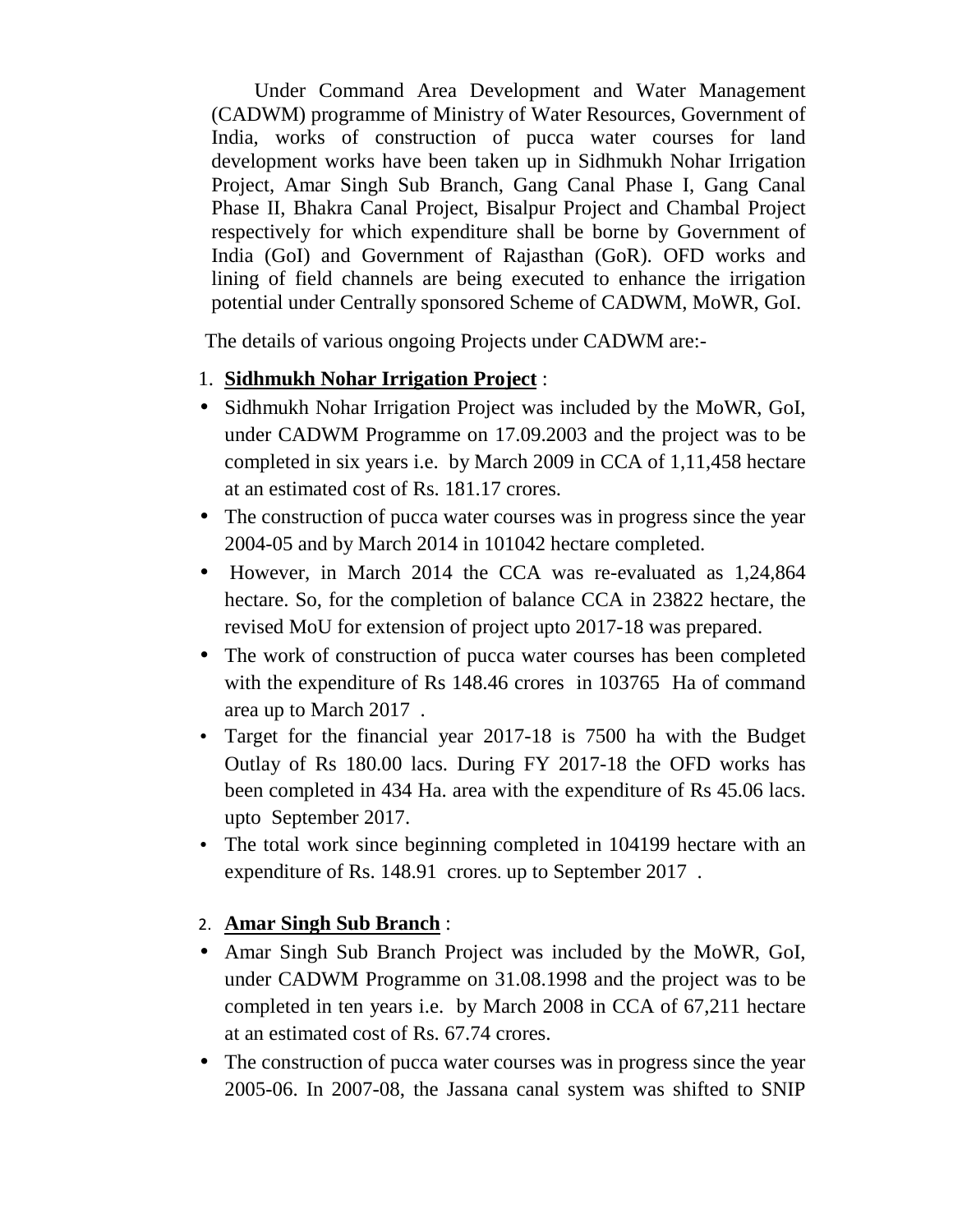and therefore the net CCA for remaining portion was calculated as 50702 hectare.

- However, in March 2014 the CCA was re-evaluated as 44,425 hectare. So, for the completion of balance CCA in 11720 hectare, the revised MoU for extension of project upto 2017-18 was prepared.
- The work of construction of pucca water courses has been completed with the expenditure of Rs 75.78 crores in 35276 Ha of command area up to March 2017 .
- Target for the financial year 2017-18 is 2500 ha. with the Budget Outlay of Rs 180.00 lacs. During FY 2017-18 the OFD works has been completed in 822 Ha. area with the expenditure of Rs 45.11 lacs. upto September 2017
- The total work since beginning completed in 36098 hectare with an expenditure of Rs. 76.23 Crores. up to September 2017 .

## 3. **Bisalpur Project** :

- Bisalpur Project was sanctioned by Government of India on 31.08.2006 for Rs. 129.34 crores. It was proposed to construct pucca water courses in its total command of 81621 Ha.
- The work of construction of pucca water courses has been completed with the expenditure of Rs 125.65 crores in 59248 Ha of command area up to March 2017.
- Target for the financial year 2017-18 is 3000 Ha. with the Budget Outlay of Rs 1500.00 lacs. During FY 2017-18 the OFD works has been completed in 1436 Ha. area with the expenditure of Rs 87.82 lacs upto September 2017
- The total work since beginning completed in 60683 hectare with an expenditure of Rs. 126.53 Crores. up to September 2017 .

## 4. **Chambal Project** :

- Chambal Project was started in the year 1974 for a total Command Area of 2,29,000 Ha. in Rajasthan.
- The work of construction of pucca water courses has been completed in 151242 Ha. area with an expenditure of Rs. 358.87 Crores up to March 2017 .
- Target for the financial year 2017-18 is 16000 ha with the Budget Outlay of Rs 4320.47 lacs During FY 2017-18 the OFD works has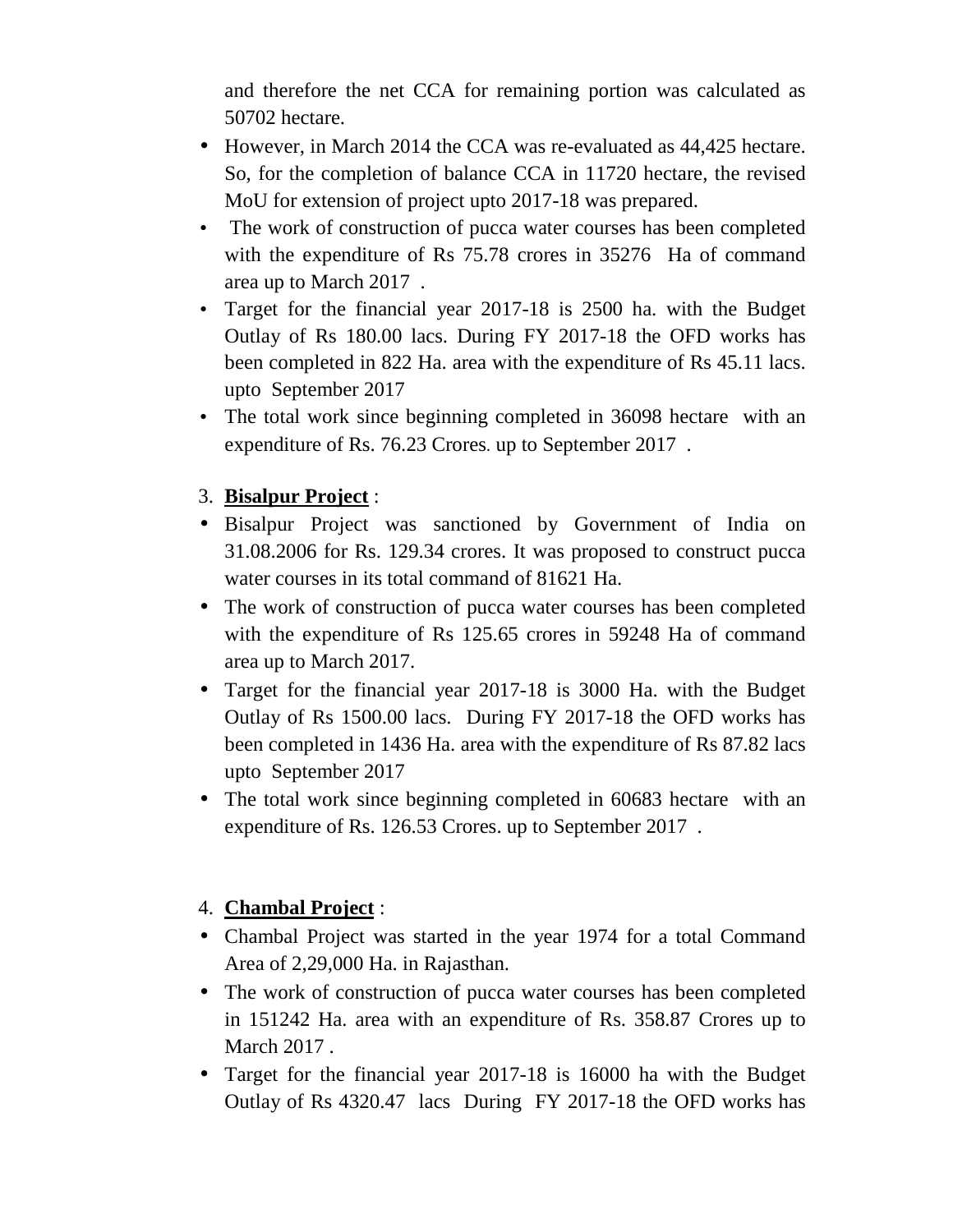been completed in 4651 Ha. with the expenditure of Rs 1152.20 lacs. upto September 2017 .

• The total work since beginning completed in 155893 hectare up to September 2017 .

### 5. **Bhakra Canal Project**

- The Bhakra Canal Irrigation Project is a New Project which envisages construction of OFD Works in 1, 13,420 ha CCA with an estimated cost of Rs.451.00 Crores based on 12th Plan Guidelines issued by CADWM, MoWR, Government of India. Total area also includes 10% Command area to be treated by micro irrigation.
- The project has been sanctioned for inclusion in CADWM programme of MoWR, GoI vide letter No. N - 19011 /3/2015/CADWM on dated 28.09.2015 for Rs. 37087.7 lacs. The project is to be completed in two years i.e. by March 2017.
- The work of construction of pucca water courses has been completed in 25731 Ha. area with an expenditure of Rs. 47.00 Crores up to March 2017 .
- Target for the financial year 2017-18 is 44000 Ha. with the Budget Outlay of Rs 5578.91 lacs During FY 2017-18 the OFD works has been completed in 10226 Ha. with the expenditure of Rs 1387.07 lacs upto September 2017 .
- The total work since beginning completed in 35957 hectare with an expenditure of Rs. 61.00 crores up to September 2017.

#### 6. **Gang Canal Project Phase-II**

- The Gang Nahar Irrigation Project Phase-II is a New Project which envisages construction of OFD Works in 44875 ha CCA with an estimated cost of Rs.185.00 Crores based on 12th Plan Guidelines issued by CADWM, MoWR, Government Of India.
- The project has been sanctioned for inclusion in CADWM programme of MoWR, GoI vide letter No. N - 19011/4/2015/CADWM on dated 28.09.2015 for Rs. 14673.9 lacs. The project is to be completed in two years i.e. by March 2017.
- The work of construction of pucca water courses has been completed in 8252 Ha. area with an expenditure of Rs. 11.77 crores up to March 2017 .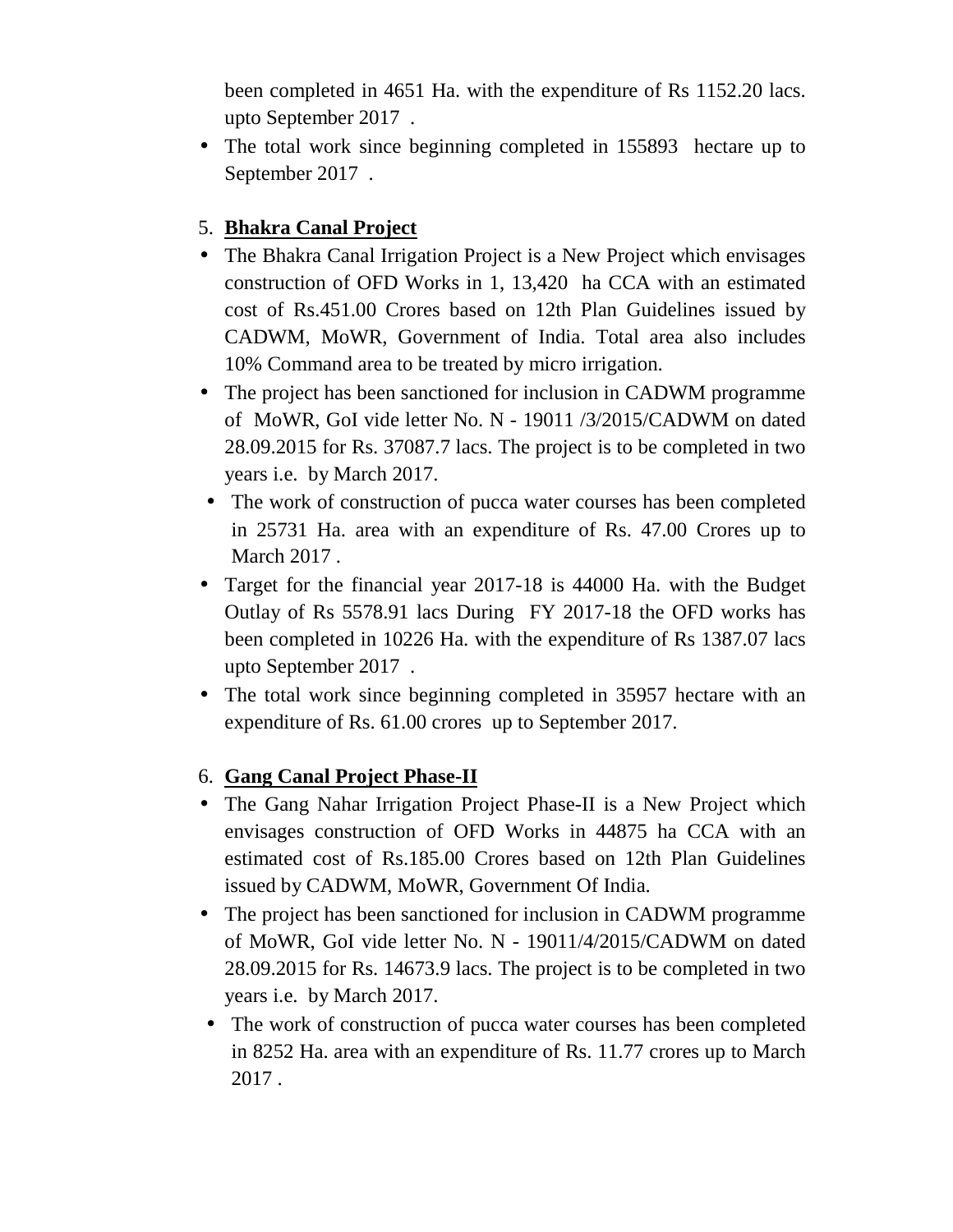- Target for the financial year 2017-18 is 15000 ha with the Budget Outlay of Rs 1650.00 lacs During FY 2017-18 the OFD works has been completed in 1366 Ha. area with the expenditure of Rs 248.79 lacs upto September 2017 .
- The total work since beginning completed in 9618 hectare with an expenditure of Rs 14.25 crores. up to September 2017 .

#### 7. **Gang Canal Phase I (NEW)**

- Gang Canal Project was sanctioned by Government of India in January, 2011 for Rs.538 crores. It was proposed to construct pucca water courses in CCA of 1,83,216 Ha.
- The work of construction of pucca water courses has been completed with the expenditure of Rs. 217.54 crores in 68739 Ha of Command area up to March 2015. The Gang Canal project was closed at this point by GoI which later on sanctioned as Gang Canal Project Phase I.
- The Gang Canal Project Phase I (New) as per the XII Plan Guidelines was included by the MoWR, RD & GR, GoI under CADWM Programme on 14.03.2016 in CCA of 1,18,252 hectare at an estimated cost of Rs.386.68 crores. The project is to be completed in two years i.e. by March 2017.
- The work of construction of pucca water courses has been completed in 54010 Ha. area with an expenditure of Rs. 142.35 crores up to March 2017 .
- Target for the financial year 2017-18 is 21000 ha with the Budget Outlay of Rs 5126.20 lacs During FY 2017-18 the OFD works has been completed in 4893 Ha. with the expenditure of Rs 1660.43 lacs upto September 2017
- The total work since beginning completed in 58903 hectare with an expenditure of Rs. 158.96 crores up to September 2017 .